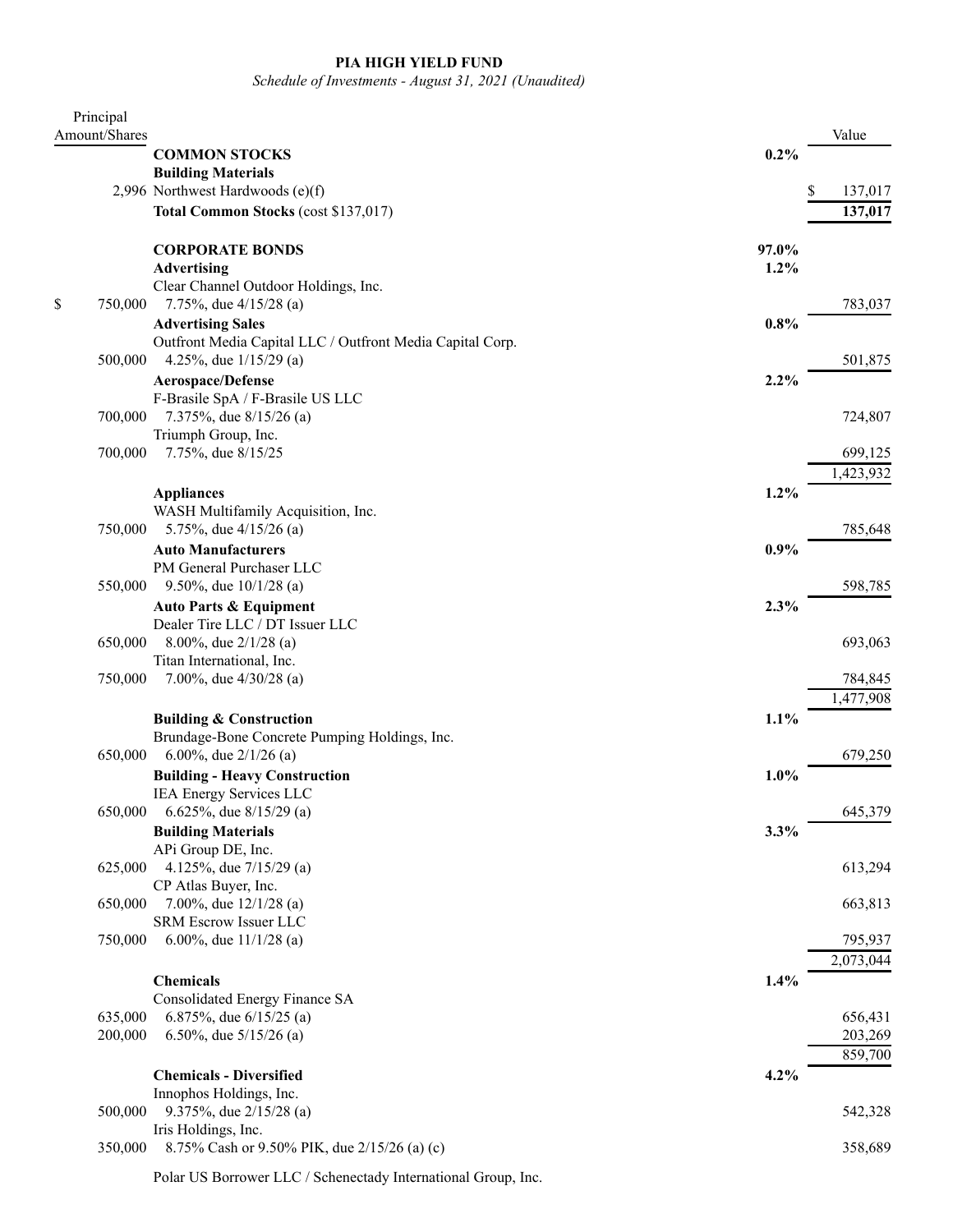| 825,000 | 6.75%, due $5/15/26$ (a)                                                                                           |         | 834,281   |
|---------|--------------------------------------------------------------------------------------------------------------------|---------|-----------|
|         | SCIH Salt Holdings, Inc.                                                                                           |         |           |
| 500,000 | 4.875%, due $5/1/28$ (a)                                                                                           |         | 504,275   |
| 475,000 | 6.625%, due $5/1/29$ (a)                                                                                           |         | 467,797   |
|         |                                                                                                                    |         | 2,707,370 |
|         | <b>Chemicals - Plastics</b>                                                                                        | 1.1%    |           |
|         | Neon Holdings, Inc.                                                                                                |         |           |
| 650,000 | 10.125%, due $4/1/26$ (a)                                                                                          |         | 702,777   |
|         | <b>Chemicals - Specialty</b>                                                                                       | $1.2\%$ |           |
|         | Herens Holdco Sarl<br>4.75%, due $5/15/28$ (a)                                                                     |         | 753,623   |
| 750,000 |                                                                                                                    |         |           |
|         | <b>Commercial Services</b>                                                                                         | 5.6%    |           |
| 700,000 | Alta Equipment Group, Inc.<br>5.625%, due 4/15/26 (a)                                                              |         | 720,125   |
|         | APX Group, Inc.                                                                                                    |         |           |
| 315,000 | 6.75%, due $2/15/27$ (a)                                                                                           |         | 336,263   |
|         | CPI CG, Inc.                                                                                                       |         |           |
| 750,000 | 8.625%, due 3/15/26 (a)                                                                                            |         | 819,059   |
|         | NESCO Holdings II, Inc.                                                                                            |         |           |
| 800,000 | 5.50%, due $4/15/29$ (a)                                                                                           |         | 830,840   |
|         | StoneMor, Inc.                                                                                                     |         |           |
| 875,000 | 8.50%, due 5/15/29 (a)                                                                                             |         | 896,012   |
|         |                                                                                                                    |         | 3,602,299 |
|         | <b>Consumer Services</b>                                                                                           | 2.4%    |           |
|         | Cimpress Plc                                                                                                       |         |           |
| 650,000 | 7.00%, due $6/15/26$ (a)                                                                                           |         | 680,063   |
|         | Quad Graphics, Inc.                                                                                                |         |           |
| 800,000 | 7.00%, due 5/1/22                                                                                                  |         | 817,999   |
|         |                                                                                                                    |         | 1,498,062 |
|         | <b>Containers and Packaging</b>                                                                                    | 2.0%    |           |
|         | Pactiv LLC                                                                                                         |         |           |
| 500,000 | 8.375%, due 4/15/27                                                                                                |         | 579,025   |
|         | Plastipak Holdings, Inc.                                                                                           |         |           |
| 680,000 | 6.25%, due $10/15/25$ (a)                                                                                          |         | 692,750   |
|         |                                                                                                                    |         | 1,271,775 |
|         | <b>Diversified Financial Services</b>                                                                              | 1.5%    |           |
|         | VistaJet Malta Finance PLC / XO Management Holding, Inc.                                                           |         |           |
| 850,000 | 10.50%, due $6/1/24$ (a)                                                                                           |         | 923,355   |
|         | <b>Diversified Manufacturing</b>                                                                                   | 0.4%    |           |
|         | FXI Holdings, Inc.                                                                                                 |         |           |
| 197,000 | 12.25%, due $11/15/26$ (a)                                                                                         |         | 224,635   |
|         | <b>Electronics</b>                                                                                                 | 1.1%    |           |
|         | Atkore, Inc.                                                                                                       |         |           |
| 700,000 | 4.25%, due $6/1/31$ (a)                                                                                            |         | 724,595   |
|         | <b>Engineering &amp; Construction</b><br>PowerTeam Services LLC                                                    | 1.1%    |           |
| 650,000 | 9.033%, due $12/4/25$ (a)                                                                                          |         | 710,937   |
|         |                                                                                                                    | 2.4%    |           |
|         | <b>Enterprise Software &amp; Services</b><br>Helios Software Holdings, Inc. / ION Corporate Solutions Finance Sarl |         |           |
| 875,000 | 4.625%, due $5/1/28$ (a)                                                                                           |         | 867,081   |
|         | Rocket Software, Inc.                                                                                              |         |           |
| 700,000 | 6.50%, due $2/15/29$ (a)                                                                                           |         | 660,527   |
|         |                                                                                                                    |         | 1,527,608 |
|         | <b>Environmental Control</b>                                                                                       | 0.9%    |           |
|         | Tervita Corp.                                                                                                      |         |           |
| 478,000 | 11.00%, due $12/1/25$ (a)                                                                                          |         | 550,439   |
|         | <b>Financial Services</b>                                                                                          | 1.0%    |           |
|         | Arrow Bidco LLC                                                                                                    |         |           |
| 650,000 | 9.50%, due $3/15/24$ (a)                                                                                           |         | 667,069   |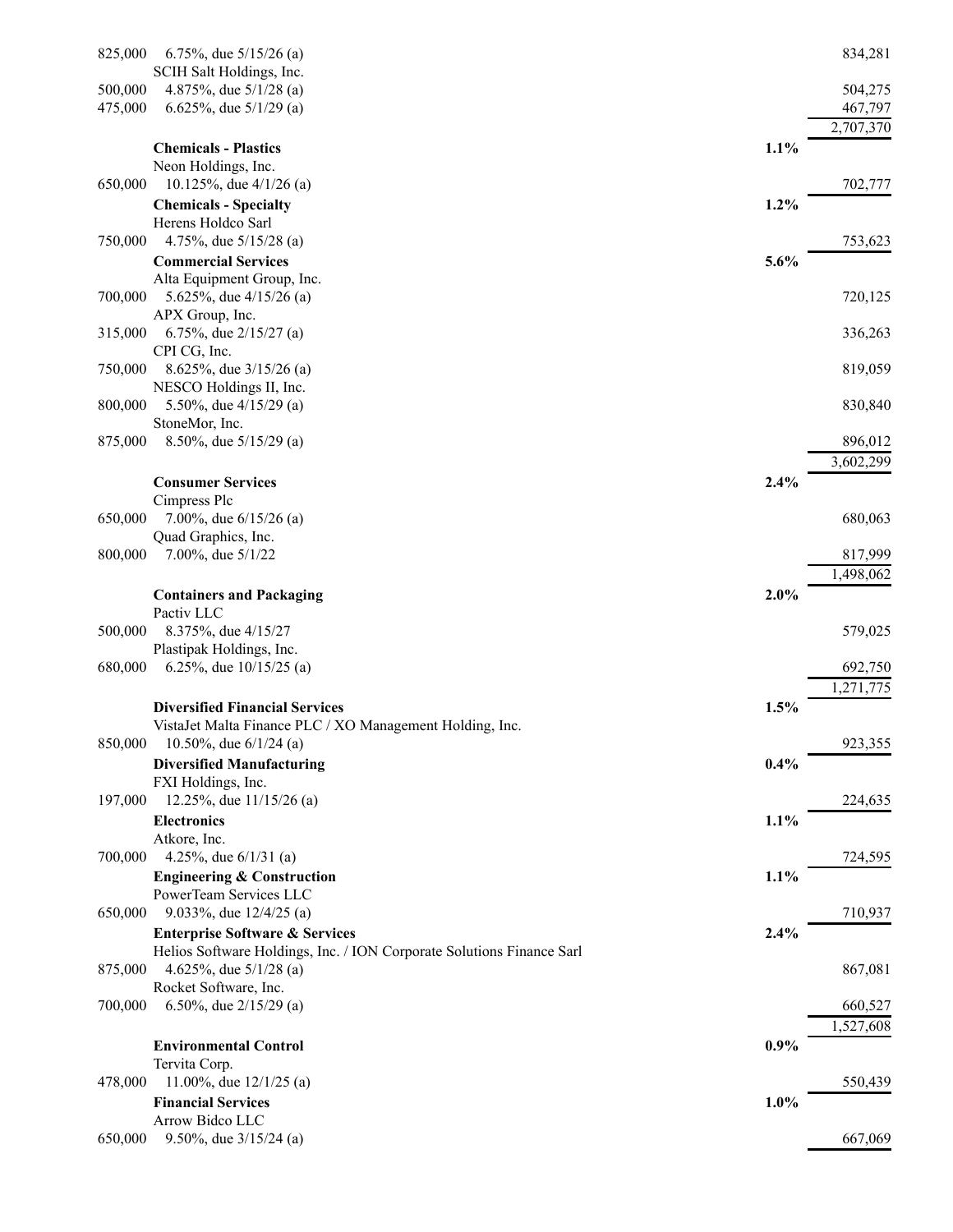|         | <b>Food and Beverage</b>                                                                   | 1.1% |           |
|---------|--------------------------------------------------------------------------------------------|------|-----------|
| 600,000 | Dean Foods Co.<br>6.50%, due $3/15/23$ (a) (d)                                             |      | 9,375     |
|         | Sigma Holdco BV                                                                            |      |           |
| 700,000 | 7.875%, due 5/15/26 (a)                                                                    |      | 702,625   |
|         |                                                                                            |      | 712,000   |
|         | <b>Forest and Paper Products Manufacturing</b><br>Schweitzer-Mauduit International, Inc.   | 0.8% |           |
| 475,000 | 6.875%, due $10/1/26$ (a)                                                                  |      | 498,156   |
|         | <b>Healthcare - Services</b>                                                               | 3.2% |           |
|         | Akumin Escrow, Inc.                                                                        |      |           |
| 650,000 | 7.50%, due $8/1/28$ (a)<br>Hadrian Merger Sub, Inc.                                        |      | 624,985   |
| 664,000 | 8.50%, due $5/1/26$ (a)                                                                    |      | 691,210   |
|         | ModivCare Escrow Issuer, Inc.                                                              |      |           |
| 725,000 | 5.00%, due $10/1/29$ (a)                                                                   |      | 747,979   |
|         | <b>Home Improvement</b>                                                                    | 1.0% | 2,064,174 |
|         | Apex Tool Group LLC/BC Mountain Finance, Inc.                                              |      |           |
| 600,000 | 9.00%, due $2/15/23$ (a)                                                                   |      | 604,386   |
|         | <b>Household Products/Warehouse</b>                                                        | 1.2% |           |
| 775,000 | Kronos Acquisition Holdings, Inc. / KIK Custom Products, Inc.<br>5.00%, due $12/31/26$ (a) |      | 772,280   |
|         | <b>Industrial - Other</b>                                                                  | 1.1% |           |
|         | Cleaver-Brooks, Inc.                                                                       |      |           |
| 725,000 | 7.875%, due $3/1/23$ (a)                                                                   |      | 715,901   |
|         | <b>Machinery - Thermal Process</b><br>GrafTech Finance, Inc.                               | 1.0% |           |
| 650,000 | 4.625%, due $12/15/28$ (a)                                                                 |      | 663,813   |
|         | <b>Machinery Manufacturing</b>                                                             | 2.3% |           |
|         | Granite US Holdings Corp.                                                                  |      |           |
| 450,000 | 11.00%, due $10/1/27$ (a)<br>JPW Industries Holding Corp.                                  |      | 500,625   |
| 825,000 | 9.00%, due $10/1/24$ (a)                                                                   |      | 867,058   |
|         | MAI Holdings, Inc.                                                                         |      |           |
| 600,000 | 9.50%, due $6/1/23$ (a) (e)                                                                |      | 126,000   |
|         |                                                                                            |      | 1,493,683 |
|         | <b>Manufactured Goods</b><br>FXI Holdings, Inc.                                            | 2.1% |           |
| 634,000 | 7.875%, due 11/1/24 (a)                                                                    |      | 652,196   |
|         | Park-Ohio Industries, Inc.                                                                 |      |           |
| 710,000 | 6.625%, due 4/15/27                                                                        |      | 705,349   |
|         | <b>Marine Transportation</b>                                                               | 1.1% | 1,357,545 |
|         | Altera Infrastructure LP/Teekay Offshore Finance Corp.                                     |      |           |
| 750,000 | 8.50%, due $7/15/23$ (a)                                                                   |      | 689,543   |
|         | Media                                                                                      | 1.0% |           |
| 625,000 | Univision Communications, Inc.<br>4.50%, due $5/1/29$ (a)                                  |      | 634,781   |
|         | <b>Media Entertainment</b>                                                                 | 1.8% |           |
|         | Diamond Sports Group LLC / Diamond Sports Finance Co.                                      |      |           |
| 620,000 | 5.375%, due 8/15/26 (a)                                                                    |      | 411,959   |
| 700,000 | Getty Images, Inc.<br>9.75%, due $3/1/27$ (a)                                              |      | 752,318   |
|         |                                                                                            |      | 1,164,277 |
|         | <b>Metals and Mining</b>                                                                   | 2.4% |           |
|         | SunCoke Energy, Inc.                                                                       |      |           |
| 725,000 | 4.875%, due 6/30/29 (a)<br>TMS International Corp./DE                                      |      | 735,229   |
| 750,000 | 6.25%, due $4/15/29$ (a)                                                                   |      | 787,087   |
|         |                                                                                            |      | 1,522,316 |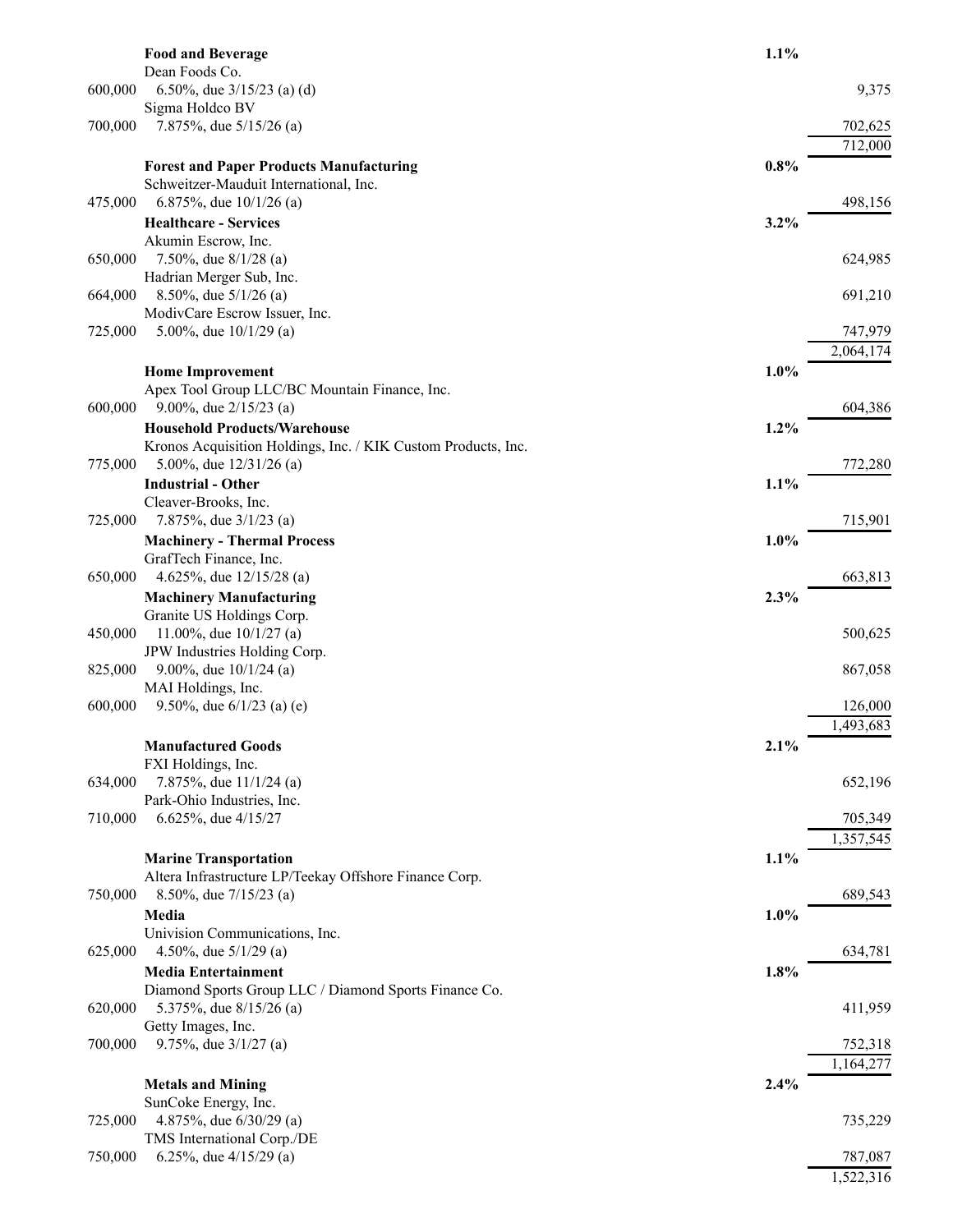|         | Midstream                                                                               | 1.3% |           |
|---------|-----------------------------------------------------------------------------------------|------|-----------|
|         | Rockpoint Gas Storage Canada Ltd.                                                       |      |           |
| 800,000 | 7.00%, due $3/31/23$ (a)                                                                |      | 814,856   |
|         | <b>Office Automation &amp; Equipment</b>                                                | 1.3% |           |
|         | Pitney Bowes, Inc.                                                                      |      |           |
| 750,000 | 6.875%, due $3/15/27$ (a)                                                               |      | 799,688   |
|         | <b>Oil and Gas Services</b>                                                             | 4.0% |           |
|         | Archrock Partners LP / Archrock Partners Finance Corp.                                  |      |           |
| 425,000 | 6.875%, due $4/1/27$ (a)                                                                |      | 442,003   |
| 175,000 | 6.25%, due $4/1/28$ (a)                                                                 |      | 178,500   |
|         | CSI Compressco LP / CSI Compressco Finance, Inc.                                        |      |           |
| 775,000 | 7.50%, due $4/1/25$ (a)                                                                 |      | 773,493   |
|         | Exterran Energy Solutions LP / EES Finance Corp.                                        |      |           |
| 650,000 | 8.125%, due 5/1/25<br>USA Compression Partners LP/USA Compression Finance Corp.         |      | 585,848   |
| 315,000 | 6.875%, due 4/1/26                                                                      |      | 327,707   |
| 250,000 | 6.875%, due 9/1/27                                                                      |      | 262,168   |
|         |                                                                                         |      | 2,569,719 |
|         | Packaging                                                                               | 1.0% |           |
|         | Mauser Packaging Solutions Holding Co.                                                  |      |           |
| 620,000 | 5.50%, due $4/15/24$ (a)                                                                |      | 628,029   |
|         | Paper                                                                                   | 1.5% |           |
|         | Clearwater Paper Corp.                                                                  |      |           |
| 750,000 | 4.75%, due 8/15/28 (a)                                                                  |      | 770,963   |
|         | Mercer International, Inc.                                                              |      |           |
| 200,000 | 5.125%, due 2/1/29                                                                      |      | 202,250   |
|         |                                                                                         |      | 973,213   |
|         | <b>Pipelines</b>                                                                        | 6.9% |           |
|         | Genesis Energy LP / Genesis Energy Finance Corp.                                        |      |           |
| 75,000  | 8.00%, due 1/15/27                                                                      |      | 74,571    |
| 675,000 | 7.75%, due 2/1/28                                                                       |      | 662,580   |
|         | <b>ITT Holdings LLC</b>                                                                 |      |           |
| 725,000 | 6.50%, due $8/1/29$ (a)                                                                 |      | 740,406   |
|         | Martin Midstream Partners LP / Martin Midstream Finance Corp.                           |      |           |
| 750,000 | 11.50%, due 2/28/25 (a)                                                                 |      | 771,567   |
|         | Summit Midstream Holdings LLC / Summit Midstream Finance Corp.                          |      |           |
| 700,000 | 5.50%, due 8/15/22                                                                      |      | 697,179   |
| 750,000 | 5.75%, due 4/15/25                                                                      |      | 684,473   |
|         | TransMontaigne Partners LP/TLP Finance Corp.                                            |      |           |
| 750,000 | 6.125%, due 2/15/26                                                                     |      | 771,214   |
|         |                                                                                         |      | 4,401,990 |
|         | Poultry                                                                                 | 1.2% |           |
|         | Simmons Foods, Inc./Simmons Prepared Foods, Inc./Simmons Pet Food, Inc./Simmons<br>Feed |      |           |
| 725,000 | 4.625%, due $3/1/29$ (a)                                                                |      | 738,703   |
|         | <b>Publishing and Broadcasting</b>                                                      | 1.0% |           |
|         | Salem Media Group, Inc.                                                                 |      |           |
| 675,000 | 6.75%, due $6/1/24$ (a)                                                                 |      | 659,374   |
|         | Radio                                                                                   | 5.8% |           |
|         | Audacy Capital Corp.                                                                    |      |           |
| 700,000 | 6.75%, due $3/31/29$ (a)                                                                |      | 705,495   |
|         | Beasley Mezzanine Holdings LLC                                                          |      |           |
| 700,000 | 8.625%, due $2/1/26$ (a)                                                                |      | 713,160   |
|         | Spanish Broadcasting System, Inc.                                                       |      |           |
| 750,000 | 9.75%, due $3/1/26$ (a)                                                                 |      | 765,975   |
|         | Townsquare Media, Inc.                                                                  |      |           |
| 710,000 | 6.875%, due $2/1/26$ (a)                                                                |      | 753,488   |
|         | Urban One, Inc.                                                                         |      |           |
| 700,000 | 7.375%, due 2/1/28 (a)                                                                  |      | 755,713   |
|         |                                                                                         |      | 3,693,831 |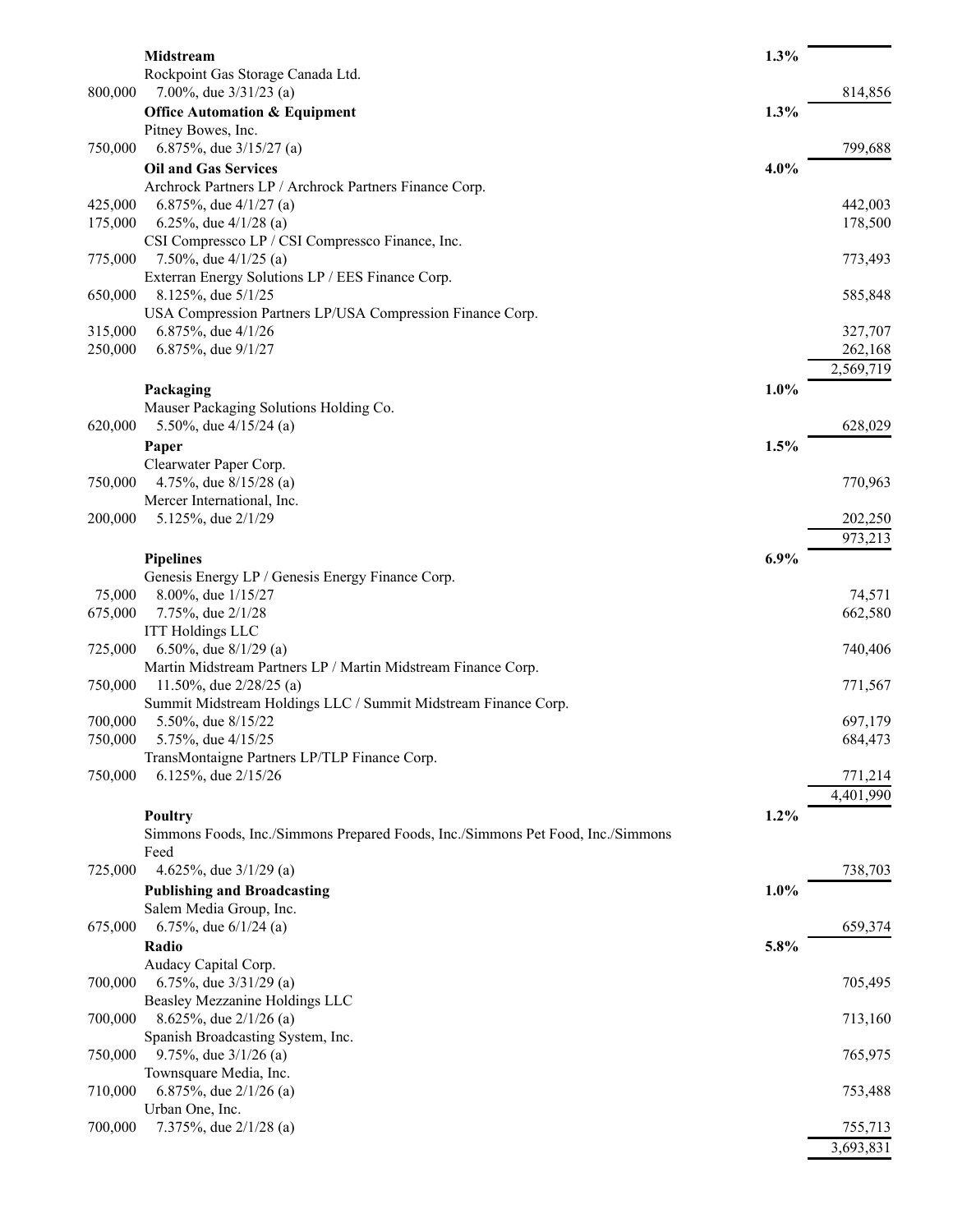|                    | <b>Real Estate</b>                                                                    | 0.7%  |                     |
|--------------------|---------------------------------------------------------------------------------------|-------|---------------------|
|                    | GEO Group, Inc.                                                                       |       |                     |
| 500,000            | 5.125%, due 4/1/23                                                                    |       | 475,625             |
|                    | <b>REITs - Storage</b><br>Iron Mountain, Inc.                                         | 0.9%  |                     |
| 550,000            | 5.00%, due $7/15/28$ (a)                                                              |       | 575,438             |
|                    | <b>Retail - Leisure Products</b>                                                      | 1.1%  |                     |
|                    | Party City Holdings, Inc.                                                             |       |                     |
| 700,000            | 8.75%, due 2/15/26 (a)                                                                |       | 730,625             |
|                    | <b>Retail - Office Supplies</b>                                                       | 1.7%  |                     |
|                    | Staples, Inc.                                                                         |       |                     |
| 500,000<br>600,000 | 7.50%, due $4/15/26$ (a)<br>10.75%, due $4/15/27$ (a)                                 |       | 505,625<br>585,749  |
|                    |                                                                                       |       | 1,091,374           |
|                    | <b>Retail - Propane Distribution</b>                                                  | 1.1%  |                     |
|                    | Ferrellgas LP / Ferrellgas Finance Corp.                                              |       |                     |
| 700,000            | 5.875%, due 4/1/29 (a)                                                                |       | 688,023             |
|                    | <b>Software and Services</b>                                                          | 0.7%  |                     |
|                    | Exela Intermediate LLC/Exela Finance, Inc.                                            |       |                     |
| 600,000            | 10.00%, due 7/15/23 (a)                                                               |       | 450,750             |
|                    | <b>Tobacco Manufacturing</b>                                                          | 1.0%  |                     |
| 625,000            | Vector Group Ltd.<br>5.75%, due $2/1/29$ (a)                                          |       | 636,719             |
|                    | <b>Transportation Services</b>                                                        | 3.2%  |                     |
|                    | Bristow Group, Inc.                                                                   |       |                     |
| 750,000            | 6.875%, due $3/1/28$ (a)                                                              |       | 788,171             |
|                    | First Student Bidco, Inc. / First Transit Parent, Inc.                                |       |                     |
| 750,000            | 4.00%, due $7/31/29$ (a)                                                              |       | 745,260             |
|                    | LBC Tank Terminals Holding                                                            |       |                     |
| 500,000            | 6.875%, due $5/15/23$ (a)                                                             |       | 500,920             |
|                    |                                                                                       |       | 2,034,351           |
|                    | Water<br>Solaris Midstream Holdings LLC                                               | 1.3%  |                     |
| 750,000            | 7.625%, due $4/1/26$ (a)                                                              |       | 796,016             |
|                    | <b>Wireline Telecommunications Services</b>                                           | 0.9%  |                     |
|                    | Intrado Corp.                                                                         |       |                     |
| 584,000            | 8.50%, due $10/15/25$ (a)                                                             |       | 561,370             |
|                    | Total Corporate Bonds (cost \$61,667,113)                                             |       | 61,905,651          |
|                    |                                                                                       |       |                     |
|                    | <b>BANK LOANS</b>                                                                     | 0.3%  |                     |
|                    | <b>Building Materials</b><br>Northwest Hardwoods Secured Term Loan                    |       |                     |
| 232,414            | 7.50%, due 1/29/26                                                                    |       | 218,469             |
|                    | Total Bank Loans (cost \$215,870)                                                     |       | 218,469             |
|                    |                                                                                       |       |                     |
|                    | <b>MONEY MARKET FUND</b>                                                              | 0.8%  |                     |
|                    | 493,575 Fidelity Institutional Money Market Government Portfolio - Class I, 0.01% (b) |       | 493,575             |
|                    | Total Money Market Fund (cost \$493,575)                                              |       | 493,575             |
|                    | Total Investments (cost \$62,513,575)                                                 | 98.3% | 62,754,712          |
|                    | <b>Other Assets less Liabilities</b>                                                  | 1.7%  | 1,109,505           |
|                    | <b>TOTAL NET ASSETS</b>                                                               |       | 100.0% \$63,864,217 |
|                    |                                                                                       |       |                     |

(a) Security purchased within the terms of a private placement memorandum, exempt from registration under Rule 144A of the Securities Act of 1933, as amended, and may be sold only to dealers in the program or other "qualified institutional buyers." As of August 31, 2021, the value of these investments was \$54,360,538 or 85.12% of total net assets.

(b) Rate shown is the 7-day annualized yield as of August 31, 2021.

(c) Payment-in-kind interest is generally paid by issuing additional par of the security rather than paying cash.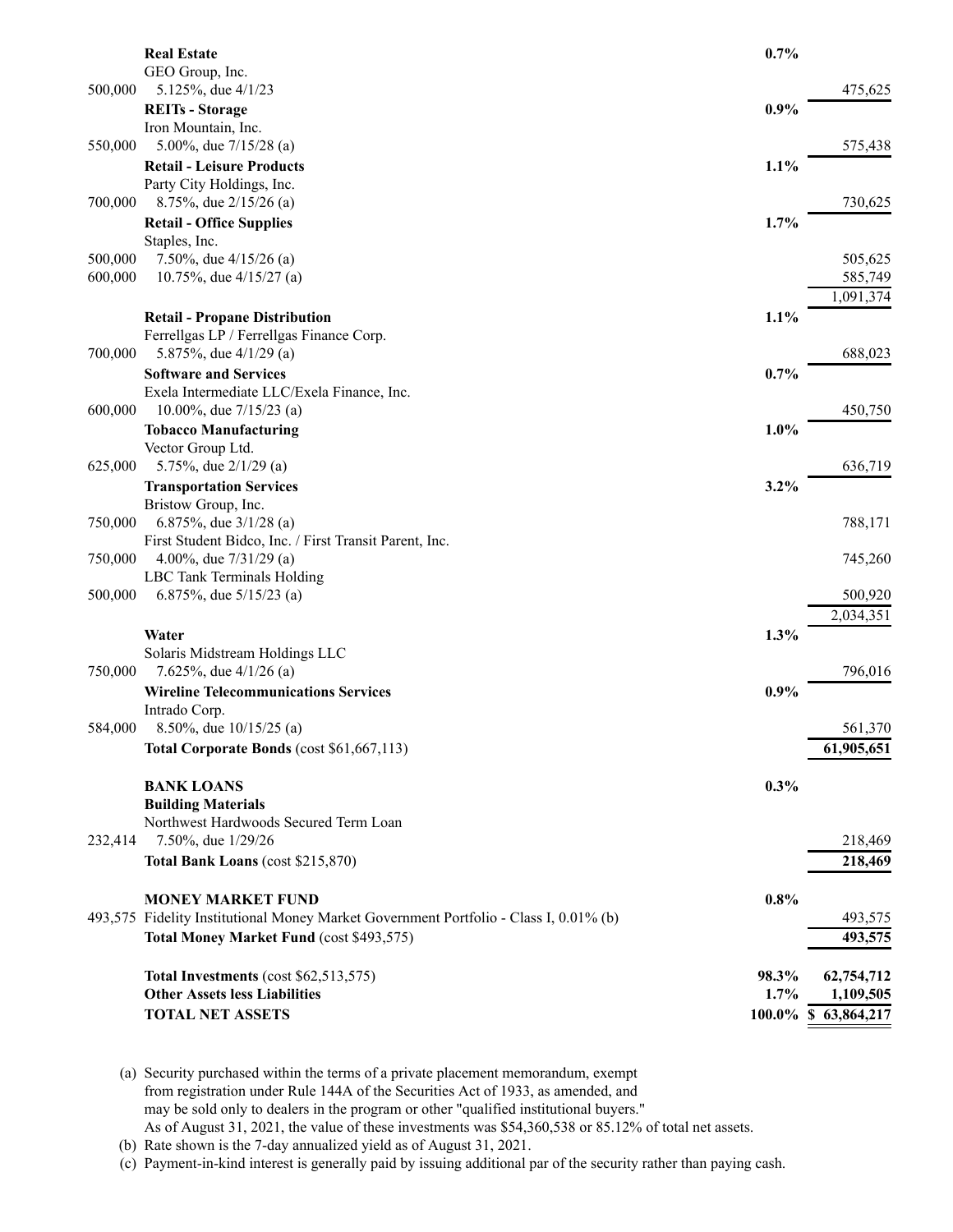- (d) Security is in default.
- (e) Security valued at fair value using methods determined in good faith by or at the direction of the Board of Trustees of Advisors Series Trust. Value determined using significant unobservable inputs. As of August 31, 2021, the total value of fair valued securities was \$263,017 or 0.41% of total net assets.
- (f) Non-income producing security.